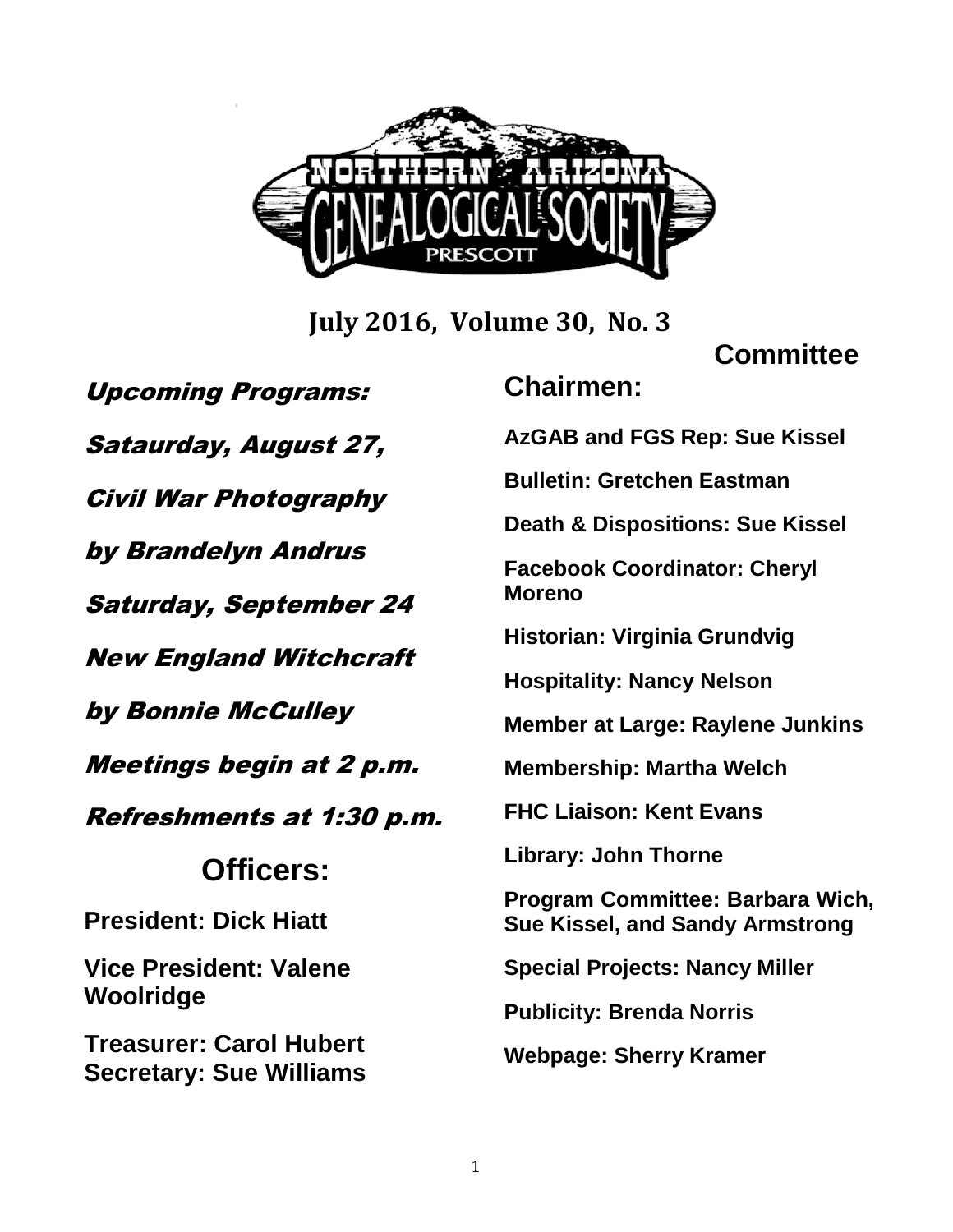#### **Note from the editor: Gretchen Hough Eastman**

**Well, it is July! Many people have put genealogy aside for summer fun, trips and family gatherings and grandchildren. This definitely includes myself! I asked a number of people for articles for the newsletter, but only a few suggestions came in so this newsletter will be sparse. We are always happy to include your articles. Please submit them to me at anytime at gretchen.eastman@gmail.com. Thanks again, to Raylene Junkins for the continuation of the Databases at the Family History Center and Sue Kissel for information on the Internet Archive.** 

## **Internet Archive**

**Have you used Internet Archives https://archive.org/. This website which was founded in 1996 is a free non-profit library of millions of free** 

**books, movies, software, music, websites, and more. A search with the word 'genealogy' returns 125,242 results, family history returns 17,800 results** 

#### **WEB:**

**This including the WayBack Machine, a history of over 491 billion pages on the internet. So if you go to a page that has the dreaded "page not found" or "error 303" try the Wayback Machine- you might just find it.** 

### **TEXTS:**

**The Internet Archive and Open Library offers over**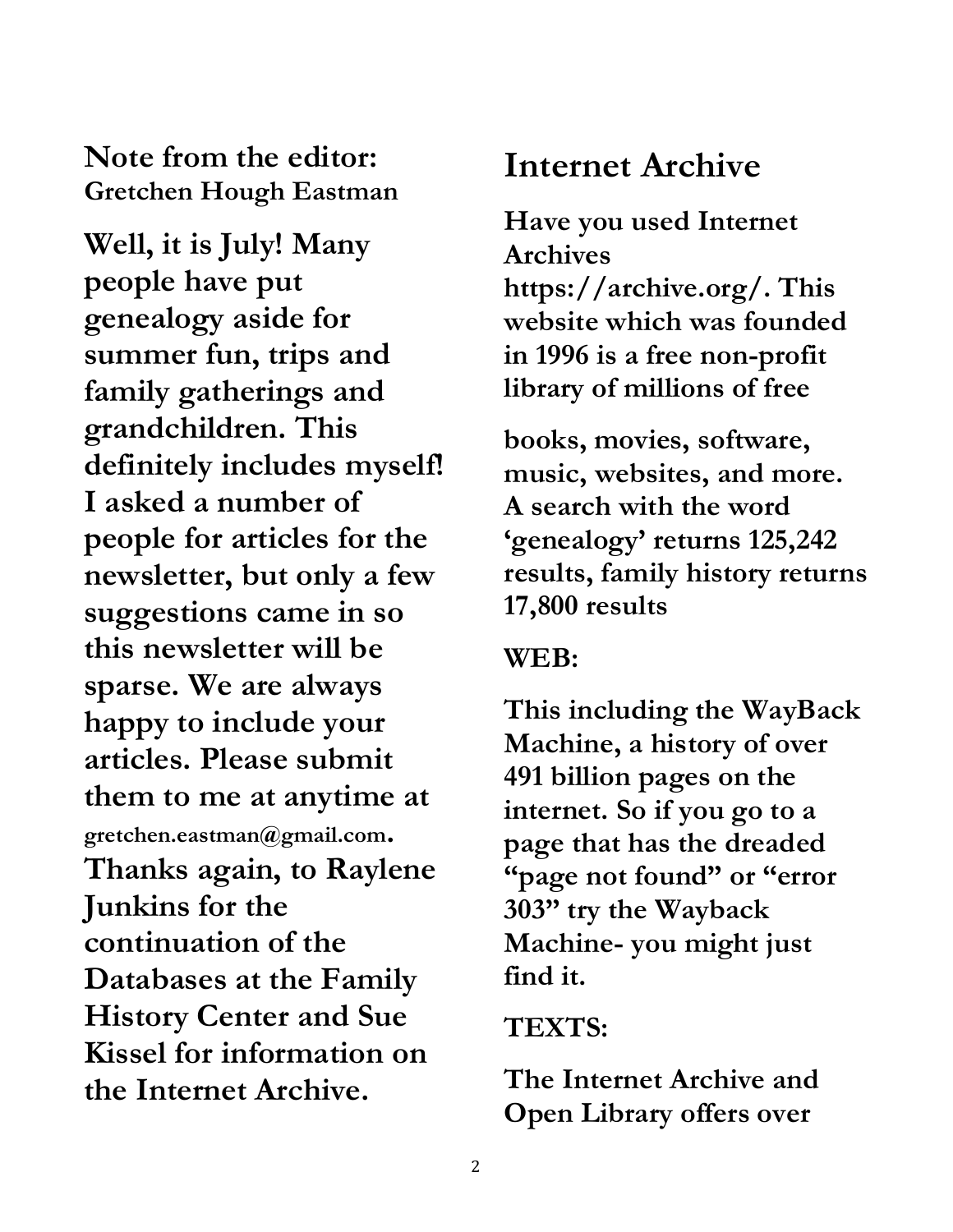**10,000,000fully accessible books and texts. The word "genealogy" returned 124,4445 results and 12,066 for the term 'family history'. Entire books are online, as well as census records, city directories, magazines and more.** 

## **AUDIO:**

**A search on "genealogy" returns 296 results and 2,912 results for the search term "family history".** 

**IMAGES: The images library contained over 1,000,00 digital images** 

2

**from maps of astronomical imagery to photographs of artwork. Many are free downloads.** 

**Moving Images Archive: You can download or listen to free movies, films and videos—so check locations and family surnames and see what you can find.** 

**If you are getting too many or irrelevant results you can go to the advanced search and customize your search results.** 

**To learn more you can go to About the Internet Archives you can go to:** 

**https://archive.org/about/ where you can learn about the website and the people behind the website.** 

Submitted by D. Sue Kissel

# **Continuation of the Databases Free at the Family History Center.**

**The Prescott Family History Center located to 1001 Ruth St. in Prescott, gives you free access to 16 +/- otherwise paid subscription sites. Come in and make use of this great resource. The FHC hours are Monday and Wednesday 10 a.m. – 2 p.m.; Tuesday and Thursday 4 – 8 p.m.**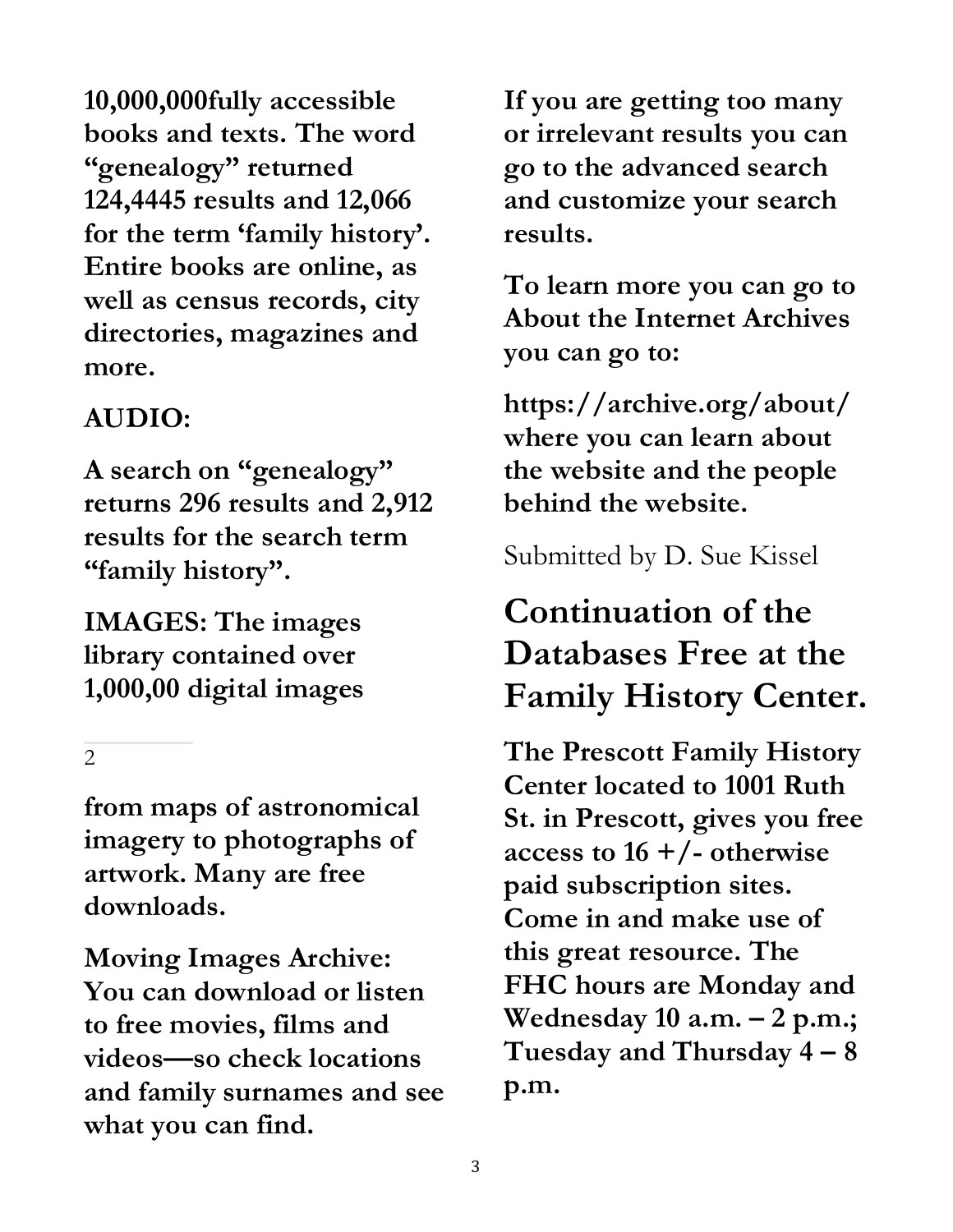#### **ProQuest Obituary Listings:**

**ProQuest ObituariesTM offers more than 10.5 million obituaries and death notices in full-image format from uninterrupted** 

**historical archives of top newspapers. An obituary is often the only biographical sketch that was ever devoted to an individual and can provide valuable clues that significantly advance genealogical research. Researchers have long known this, but up until now there's never been a resource exclusively dedicated to providing this treasured, deep historical content online. You can use the collection to search obituaries and death notices from prominent newspapers, such as the New York Times (dating back to 1851), Los Angeles Times (from 1881), Chicago Tribune (from 1849), Boston Globe (1872-1923), Washington Post (from 1877),** 

**Atlanta Constitution (1868- 1922) and Chicago Defender (1909-1975). The collection includes both famous and lesser-known individuals and can be search by name of by keywords appearing in the body of the article.** 

**ArkivDigital Online: and evenly support both. Past issues ArkivDigital online is a subscription service that makes it possible to have access to the whole ArkivDigital image database of Swedish church records and other historical records via the Internet. ArkivDigital has developed the software called ArkivDigital online through which you communicate with the database and work with the documents (images). It has many features like pan, zoom, rotate, print and more to make your research easy.** 

**The software ArkivDigital online is continuously developed. This site is a**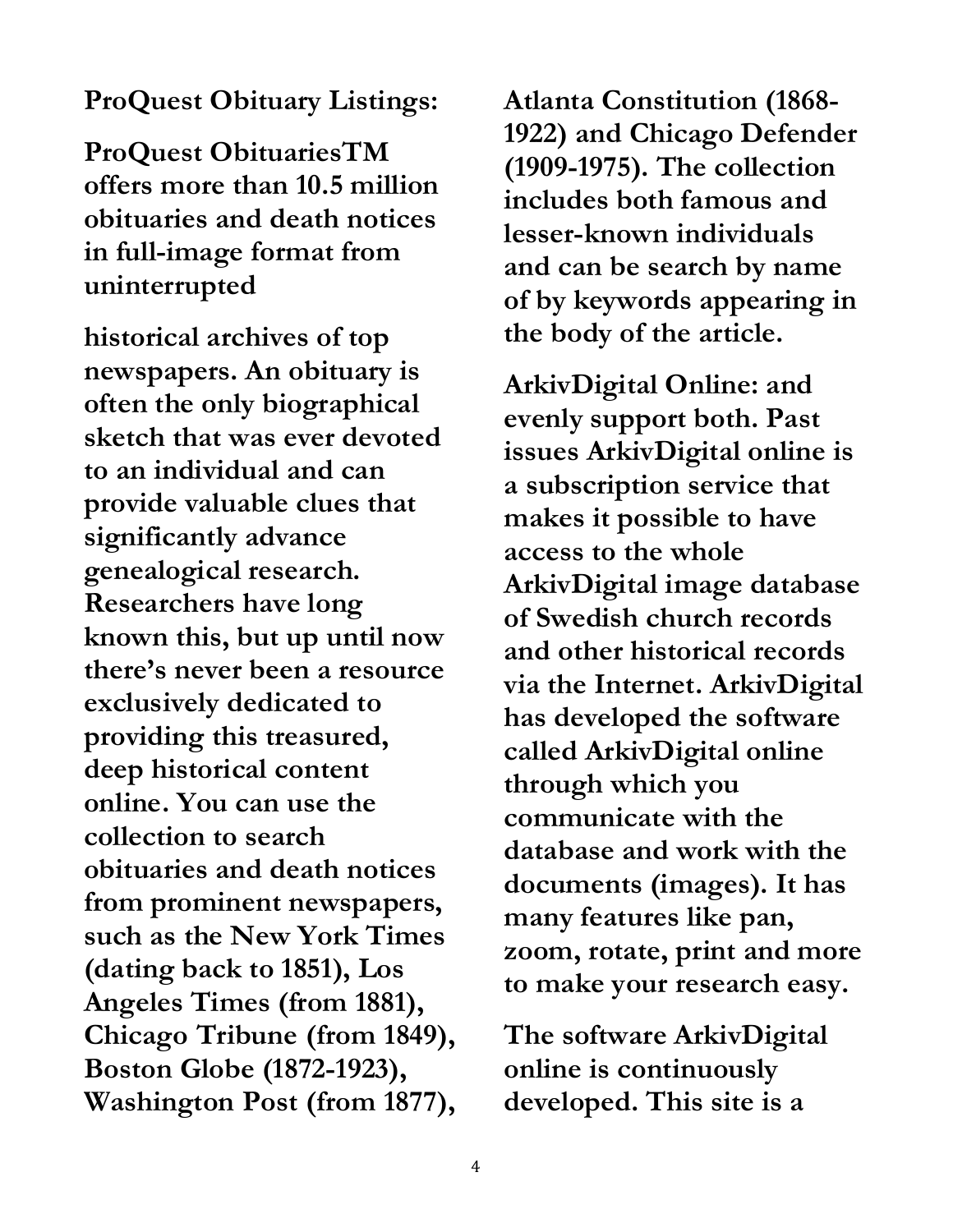#### **must for Swedish Research.**

Submitted by Raylene Morrow Junkins rjunkins@cableone.net

**Tidbits: Are you subscribing (for free) and using this genealogy blog?** 

**The Ancestry Insider www.ancestryinsider.org. The unofficial, unauthorized view of Ancestry.com and FamilySearch.org. The Ancestry Insider reports on, defends, and constructively criticizes these two websites and associated topics. The author attempts to fairly** 

#### **are available for reading.**

Submitted by Raylene Morrow Junkins rjunkins@cableone.net

# **Happenings at the Prescott Family History Center:**

**The FHC is in the process of remodeling and paring down its collection. The book collection has been weeded of all periodicals and quarterlies. Books that are already digitized are being given away and some will be sent to Salt Lake for digitization. If you hurry you may be able to still get some for free. The book collection is also being reduced and moved to the former office area. The film cabinets, readers and reader/printer will be in the former book room. The computer room is being moved to the center section of Room 25 next to the new reader area. So pardon our dust and come on in and do your research.** 

Submitted by Raylene Morrow Junkins rjunkins@cableone.net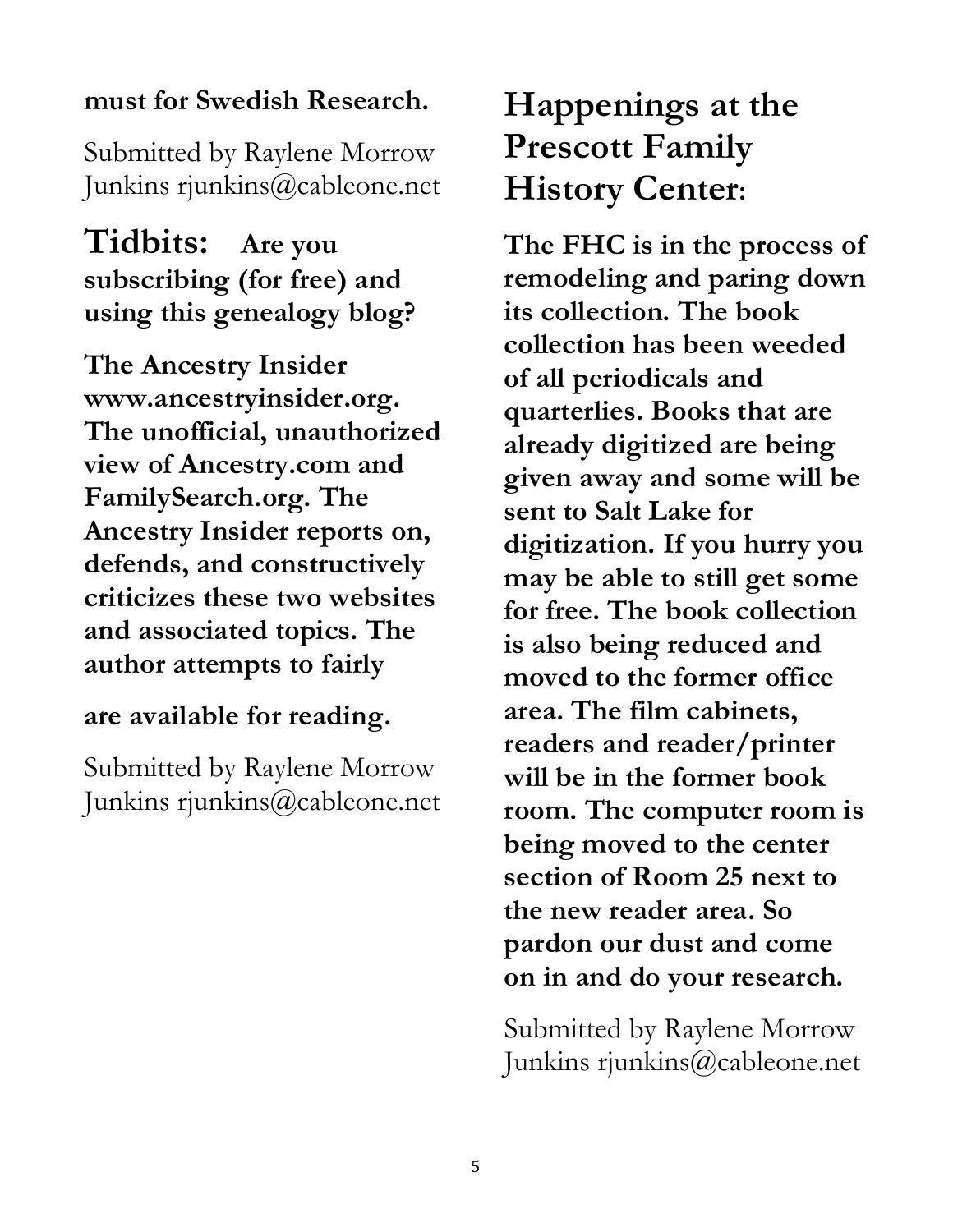## **The Arizona Women's Hall of Fame**

**The Arizona Women's Hall of Fame is accepting nominations for Legacies and Living Legacies** 

**Now is the time to recognize women who have made a significant contribution to the history of Arizona by nominating them for induction into the Arizona Women's Hall of Fame.** 

**There are two categories for nominations: Legacies and Living Legacies.** 

**Legacy nominations are for women in any field of endeavor who have reached the highest levels of accomplishments and have been deceased at least two years. This year's Living Legacy nominations are for living women who have reached the highest levels of professionalaccomplishment s in the fields of Education and Health/Science. Last** 

**year's Living Legacies were the Honorable Mae Sue Talley and the Honorable Rose Mofford representing the fields of Business and Public Service/ Volunteerism respectively.** 

**Nomination forms for both categories are available on the Arizona Women's Hall of Fame website at** 

**https://www.azwhf.org/ind uctions/nominations/ Nominations are due August 30, 2016, and should be mailed to the Arizona State Archives, Attn: AZWHF, 1901 W. Madison St., Phoenix, AZ 85009 or email your nomination as an attachment to livinglegacy@azwhf.org.** 

**The women selected will be honored at the Arizona Women's Hall of Fame Induction March 23, 2017 at the Arizona Heritage Center in Tempe.** 

**The Arizona Women's Hall**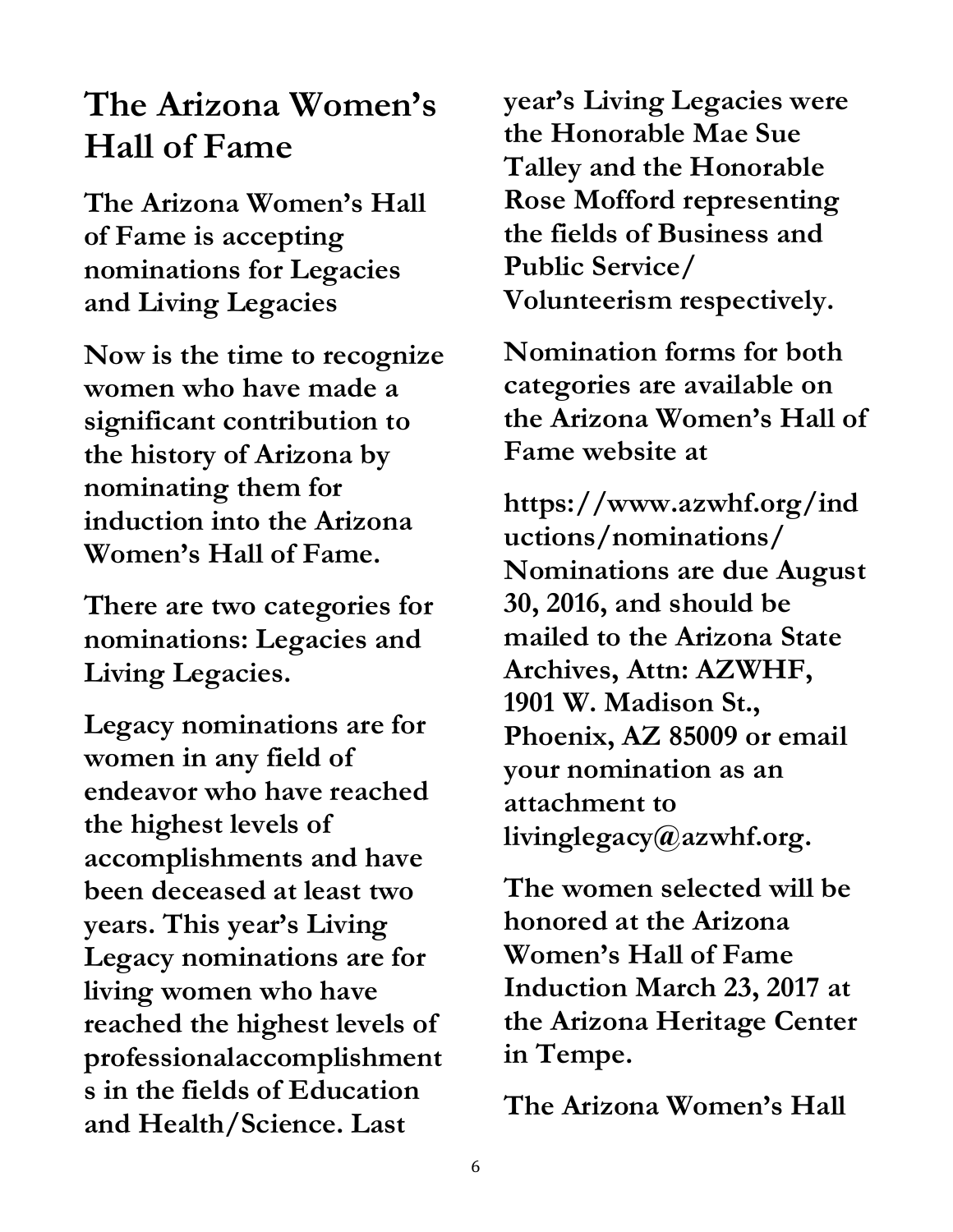**of Fame program pays tribute to the remarkable women whose contributions to the arts, athletics, business, education, government, the humanities, philanthropy and science, have played a significant role in the history of Arizona and provide a significant contribution to the historical record of the State of Arizona. Currently, 99 women have been inducted. Sponsors of the Women's Hall of Fame include Arizona Humanities, the Sharlot Hall Museum, the Arizona Historical Society and the Arizona State Library, Archives and Public Records. To learn more about all the women in the Arizona Women's Hall of Fame, visit the website at www.azwhf.org or follow AZWHF on Facebook and Twitter.** 

## **Have you heard of The Ancestor Hunt?**

**It is an interesting website.** 

**It may be worth your time to check it out.** 

Mac editions (FTM Mac 1, 2 and 3), they are thrilled to be taking over for Ancestry as the new publisher of the most popular family history software of all time.

## **Family Tree Maker is Alive and Well.**

**Family Tree Maker** has been acquired by software MacKiev. They will take over from Ancestry.

The latest Mac edition picks up right where Ancestry left off so you still get Ancestry's "shaky leaf" hints, and use TreeSync<sup>®</sup> to keep your Ancestry online tree in synch with the Family Tree Maker tree on your Mac. You will not need to transfer your Ancestry subscription if you have \$29.95 (vs. \$69.95 regular price) by clicking here. You will get a full free–standing installer for one computer,